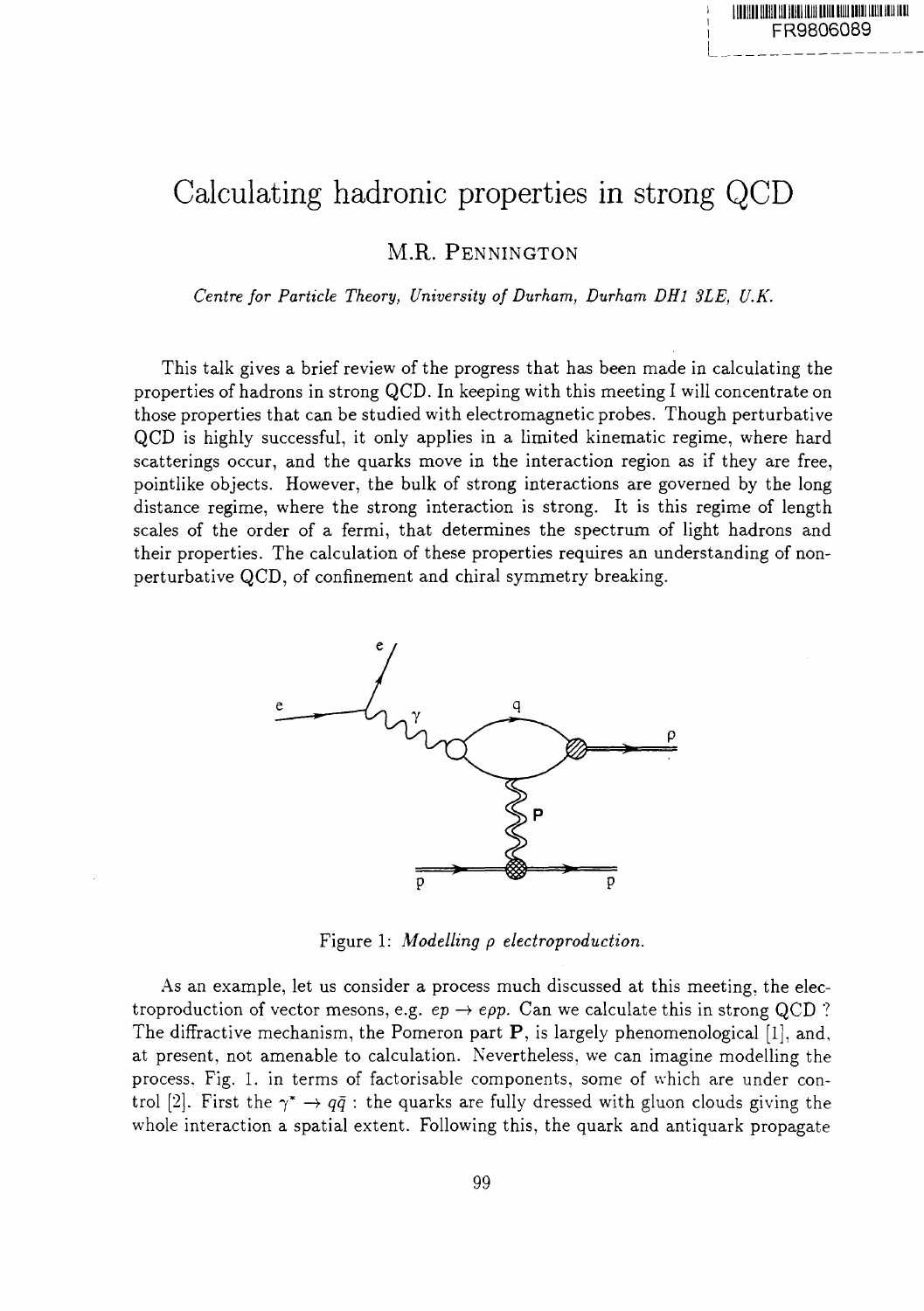and then after the Pomeron interaction form a bound state, Fig. 1. Importantly, each of these building blocks depends on the even more basic Green's function, the gluon propagator, but how are they to be calculated ?

Perhaps the best known way of performing computations in strong QCD involves the lattice construct. However, this is not well suited to these particular problems. Firstly, the up and down quarks, having current masses of a few MeV, do not fit on a lattice of the size of several fermis. Moreover, as a result of the small *u, d* quark masses, the pion is light — the Goldstone boson of chiral symmetry breaking. Consequently, the emission of pions is the commonest of all hadronic processes. However, the creation of *qq* pairs involves a complex determinant on the lattice and so this key physics is often deliberately suppressed in the *quenched* approximation. Consequently QCD in the continuum is the natural way to study such problems [3] and progress in this direction using the Schwinger-Dyson equations is what I will briefly outline.



Figure 2: *Schwinger-Dyson equations for fermion, boson and vertex in QED. The dots mean the Green's functions are fully dressed.*

To explain the technique and illustrate recent theoretical progress, I will begin by describing a slightly different strong physics problem : dynamical mass generation. For pedagogical simplicity I will consider QED, but we shall shortly see this problem is closely related to chiral symmetry breaking in QCD. We study the field equations of the theory, the Schwinger-Dyson equations (SDEs). We begin with the 2-point functions, the fermion and boson propagators. Fig. 2. We can imagine solving these coupled equations for the full (dressed) fermion and boson propagators — provided we have an ansatz for the fermion-boson vertex. However, this 3-point function satisfies an SDE too relating it to 2.3 and 4-point functions and the 4-point function satisfies its own SDE ... and so on *ad infinitum.* Consequently, the theory is defined by an infinite set of nested integral equations, which of course cannot be solved without some truncation. The best understood truncation scheme is perturbation theory, in which each Green's function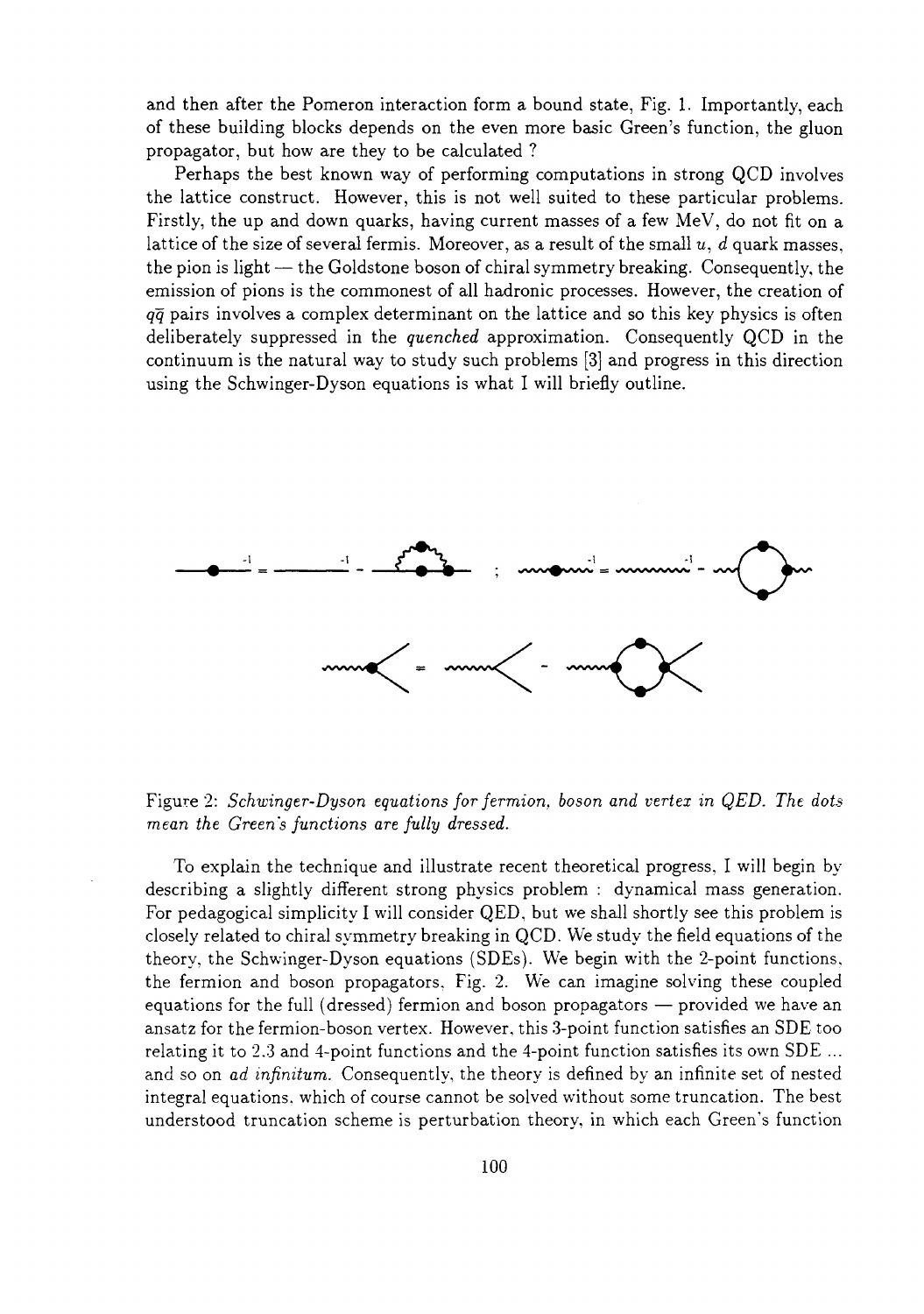is expanded in powers of the coupling. This not only gives a systematic procedure, but importantly this respects gauge invariance and multiplicative renormalizability order-by-order. However, we want to know when a fermion mass can be dynamically generated, even when it's bare mass is zero. This is a non-perturbative (strong physics) problem, since it is well-known that if the bare mass is zero, then the mass is zero to all orders in perturbation theory. We therefore need a non-perturbative truncation. It is here that progress has been made by recognising that ensuring gauge covariance and multiplicative renormalisability at each level of truncation, the physics of the neglected higher point Green's functions is effectively pulled into the lower ones. This is readily illustrated in quenched QED. If a crude truncation is made and the vertex treated as bare (the so called *rainbow* approximation), then it is well-known that a non-zero mass is generated if the interaction is strong enough,  $\alpha = e^2/4\pi > \alpha_c = \pi/3$  in the Landau gauge, as first found by Miransky [4]. This means a massless electron would, in the field of a highly charged nucleus with effective coupling  $Z\alpha > \pi/3$ , no longer move at the speed of light (in hypothetically quenched QED). The mass and critical coupling should be gauge independent. However, explicit calculation shows these to be strongly gauge dependent. This is a consequence of the unphysical truncation of the fermion SDE. If instead, one ensures that the vertex, the fermion-boson interaction, respects gauge covariance and multiplicative renormalizability of the fermion propagator, a gauge independent mass and critical coupling occur [5]. This marks progress in the study of the SDEs and ensures basic physics is retained in the truncation.



Figure 3: *Representation of the alternative claims for the momentum dependence of the Landau gauge gluon propagator.*

Within this framework, we turn to QCD and its first building block, the gluon prop-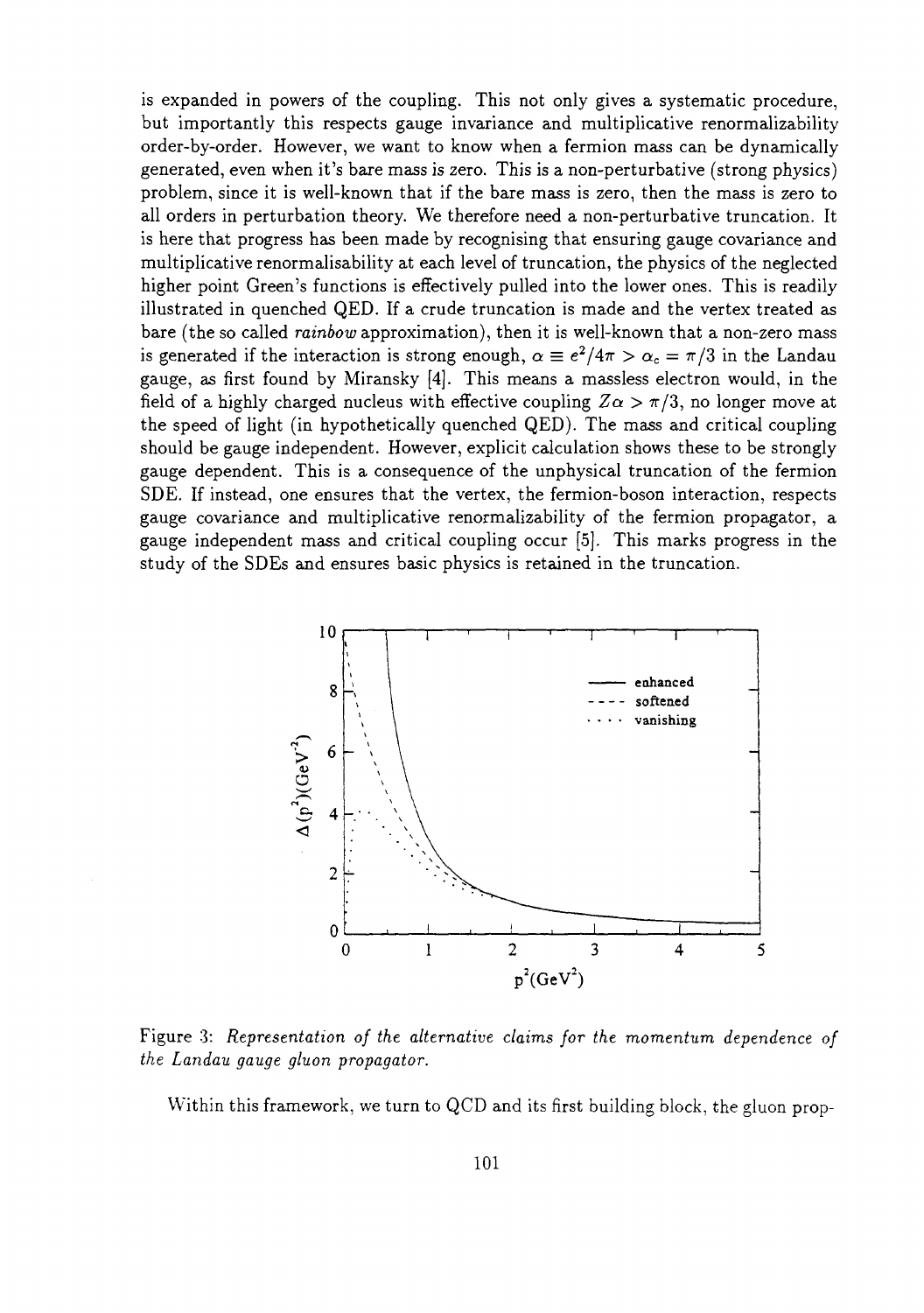agator. In covariant gauges, a full treatment is not yet possible : the quartic gluon coupling is suppressed and the ghosts treated perturbatively, for example. The pure glue theory is first considered and three distinct behaviours have been claimed for the momentum dependence of the (gauge variant) gluon propagator  $\Delta(p^2)$ . While each agrees, thanks to asymptotic freedom, with renormalization-group improved perturbation theory at large momenta, in the infrared they are distinct : (i) is enhanced  $[6,7]$ , (ii) is softer than the bare propagator [8] and (iii) is vanishing when  $p^2 \to 0$  [9] (Fig. 3). What has been understood in the last few years is that only the enhanced form is a solution of the truncated SDE. The softened behaviour is not possible with the correct sign for the loop corrections [10] and the infrared vanishing propagator occurs if the vertex has massless coloured singularities and the Green's functions are complex in the spacelike region, where they should be real. Moreover, the infrared enhancement has a scale directly proportional to  $\Lambda_{QCD}$ , i.e.  $\Delta(p^2) \sim \Lambda_{QCD}^2/p^4$  [7], so that the stronger the interaction the smaller the size of hadrons. Such a gluon propagator generates a Wilson area law [11] and does not have a Lehmann representation required of an asymptotic state [3]. Consequently, the gluon is confined by this strong self-interaction. While lattice results claim to support a gluon mass and not this enhanced behaviour, they do not yet reliably probe momenta low enough to differentiate.

Now what effect does the infrared enhanced behaviour have on the quark propagator? Just as in strong QED, the interaction is sufficient to generate a non-zero dynamical mass : the virtual gluon cloud gives weight to a quark, even if it's bare mass is zero. A non-zero  $\langle q\bar{q} \rangle$  condensate is created and the quark propagator is found to have no timelike pole : again signalling confinement [3]. A gluon with infrared behaviour other than enhanced fails to produce this confinement property [12]. While complex singularities do arise in the momentum plane, these may be merely due to imperfections in the truncation or the numerical procedures and so suggest that the quark propagator is an entire function. This would mean that it had an essential singularity that would prohibit the Wick rotation from Minkowski to Euclidean space used in many calculations here and in lattice work. This is an issue requiring more study, but such an essential singularity may be the price to pay for having no free coloured states.

In principle, a complete coupling of the quark and gluon equations is really needed and steps have been made in this direction (at least in the case of unbroken chiral symmetry [13]). This would allow the determination of the *u* and *d* quark propagators in terms of  $\Lambda_{QCD}$  and the current masses,  $m_R$ , in some renormalization scheme. However, pending such detailed computations, a model gluon propagator has been used with a phenomenological scale,  $\kappa$ , marking the divide between the strong coupling and perturbative regimes [14]. One can then use the output quark propagator to build the Bethe-Salpeter (or bound state) amplitudes for meson states by a suitable modelling of the 4-quark kernel (something in principle determined by the SDE for the 4-point function). To date approximating this by dressed one gluon exchange is all that has been used. However, as shown long ago by Delbourgo and Scadron [15], this is sufficient to ensure that, with a non-zero  $\langle q\bar{q}\rangle$ -condensate, massless pseudoscalar bound states arise and chiral symmetry is spontaneously broken. This is unique to an infrared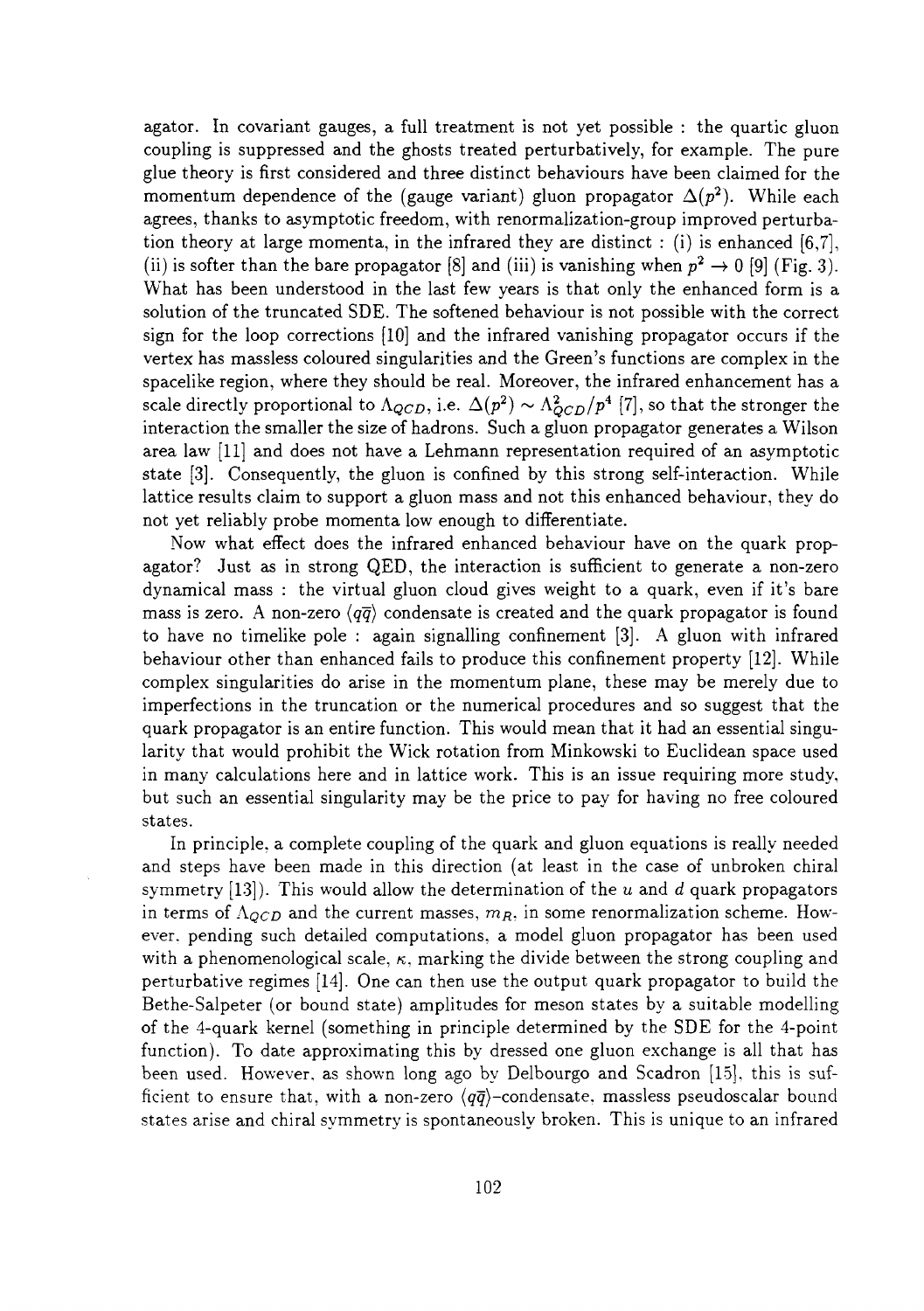enhanced gluon. The two parameters,  $\kappa$  and  $m_R$ , are fixed by the pion mass and its decay constant [14].

We can then switch on electromagnetic interactions and calculate the pion e.m. formfactor. Again in principle this really requires a computation of the full  $\pi\pi\gamma$  interaction. However, in practice, we may model this in the impulse approximation by the graph of Fig. 4, in which we now know all the components, the vertices and propagators. As shown by Craig Roberts [16], this gives a good description of experiment in the spacelike region, Fig. 5, and the behaviour is like  $\sim 1/Q^4$  (modulo logarithms) even out to  $Q^2 \simeq 35 ({\rm GeV/c})^2.$  This beautifully highlights how non-perturbative, long range, interactions play a role out to large momenta and explains why the perturbative result does not apply at present momenta.



Figure 4: *Pion electromagnetic form-factor in the impulse approximation.*

We can in turn compute the  $Q^2$ -dependence of the pion transition form-factor for  $\pi\gamma \rightarrow \gamma^*$ , in a similar approximation. Frank et al. [17] found this to be in reasonable agreement with data both old and new [18]. In contrast, Al Mueller has emphasised [18] that these data present an *uncontroversial* and *unambiguous* test of perturbative QCD. It is clear that data at larger momenta, plus refinements of the calculation presented here, e.g. a more complete scattering kernel, as well as higher orders in perturbation theory, are all needed before such claims and counter-claims can be regarded as substantiated.

Lastly, we can go back to electroproduction of the  $\rho$ -meson. This has been modelled by Pichowsky and Lee  $[2]$ . The  $\rho$ -Bethe-Salpeter amplitude has parameters fixed by  $\rho \rightarrow e^+e^-$  and  $\rho \rightarrow \pi\pi$  decay rates. The agreement with the *t* and  $Q^2$ -dependences is good, but clearly this is crucially affected by the assumed coupling of the Pomeron to dressed quarks. The result is encouraging, but not yet a definitive prediction. The pion electromagnetic and transition form-factors are much more direct. They provide an experimental probe of the infrared behaviour of the gluon that controls confinement and chiral symmetry breaking : properties fundamental to the hadron world. This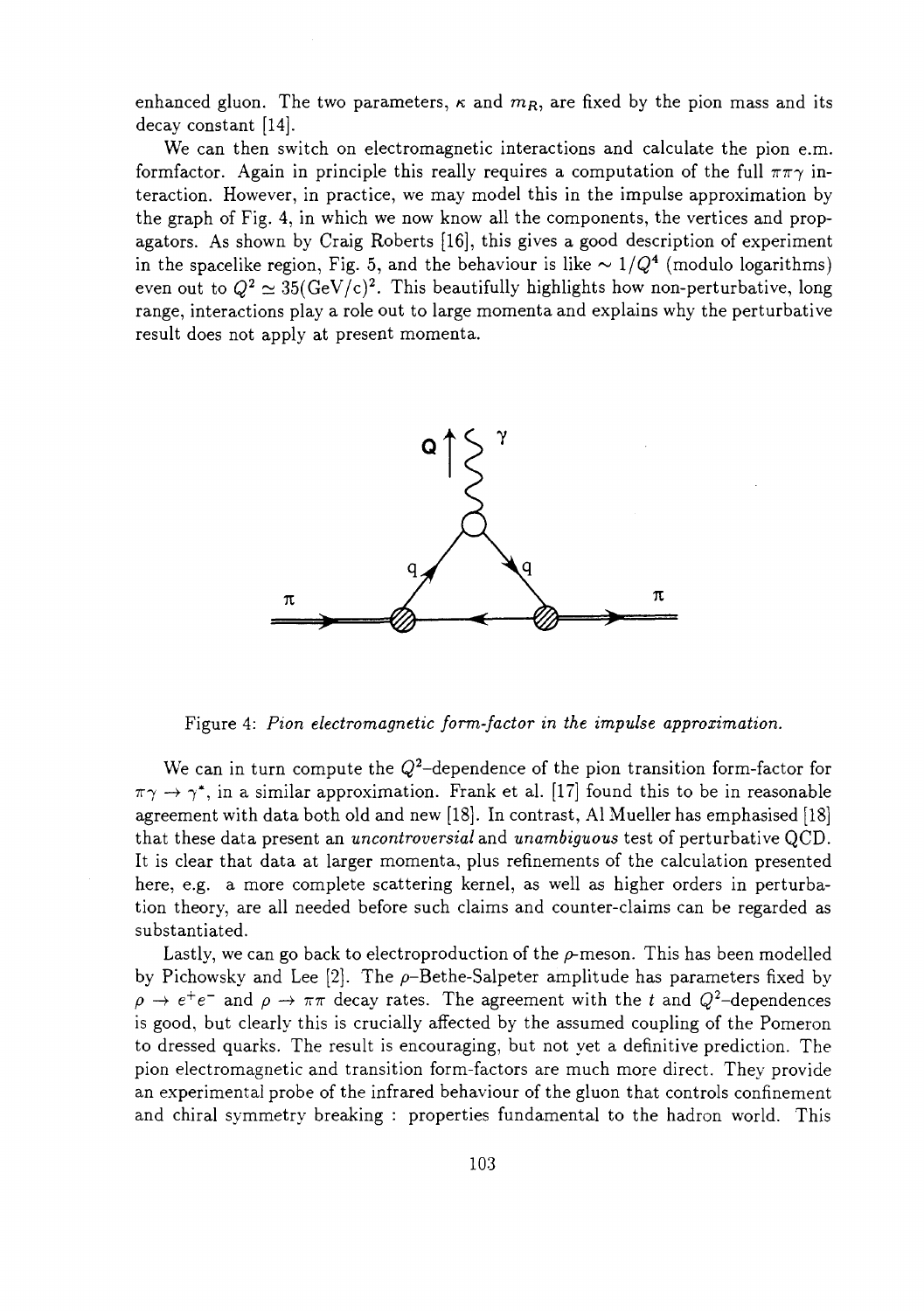

Figure 5: *Pion electromagnetic form-factor prediction compared with experiment [16].*

programme has a long way to go, but I hope you are convinced it has come far.

## Acknowledgements

I am grateful to all my colleagues in the *continuum strong physics* community, particularly Craig Roberts, for their enthusiastic development of this subject. Travel support was provided by the EU Training and Mobility Programme *Hadronic Physics with High Energy Electromagnetic Probes* Network FMRX-T96-0008.

## References

- [1] A. Donnachie and P.V. Landshoff, Phys. Lett. **B296** (1992) 227.
- [2] M.A. Pichowsky and T.S. H. Lee, Physics Letters **B379** (1996) 1.
- [3] CD. Roberts and A.G. Williams, Prog. Part. Nucl. Phys. **33** (1994) 477.
- [4] V.A. Miransky, Nuovo Cim. **90A** (1985) 149.
- [5] D.C. Curtis and M.R. Pennington, Phys. Rev. **D42** (1990) 4165: Z. Dong, H.J. Munczek and CD. Roberts. Phys. Lett **B333** (1994) 536; A. Bashir and M.R. Pennington, Phys. Rev. **D50** (1994) 7679.
- [6] S. Mandelstam. Phys. Rev. **D20** (1979) 3223.
- [7] N. Brown and M.R. Pennington, Phys. Rev. **D39** (1989) 2723.
- [8] J.R. Cudell and D.A. Ross, Nucl. Phys. **B359** (1991) 247.
- [9] U. Habel. R. Konning, H.G. Reusch, M. Stingl and S. Wigard, Z. Phys. A336 (1990) 435.
- [10] K. Buttner and M.R. Pennington, Phys. Rev. **D52** (1995) 5220.
- [11] G.B. West, Phys. Lett. **115B** (1982) 468.